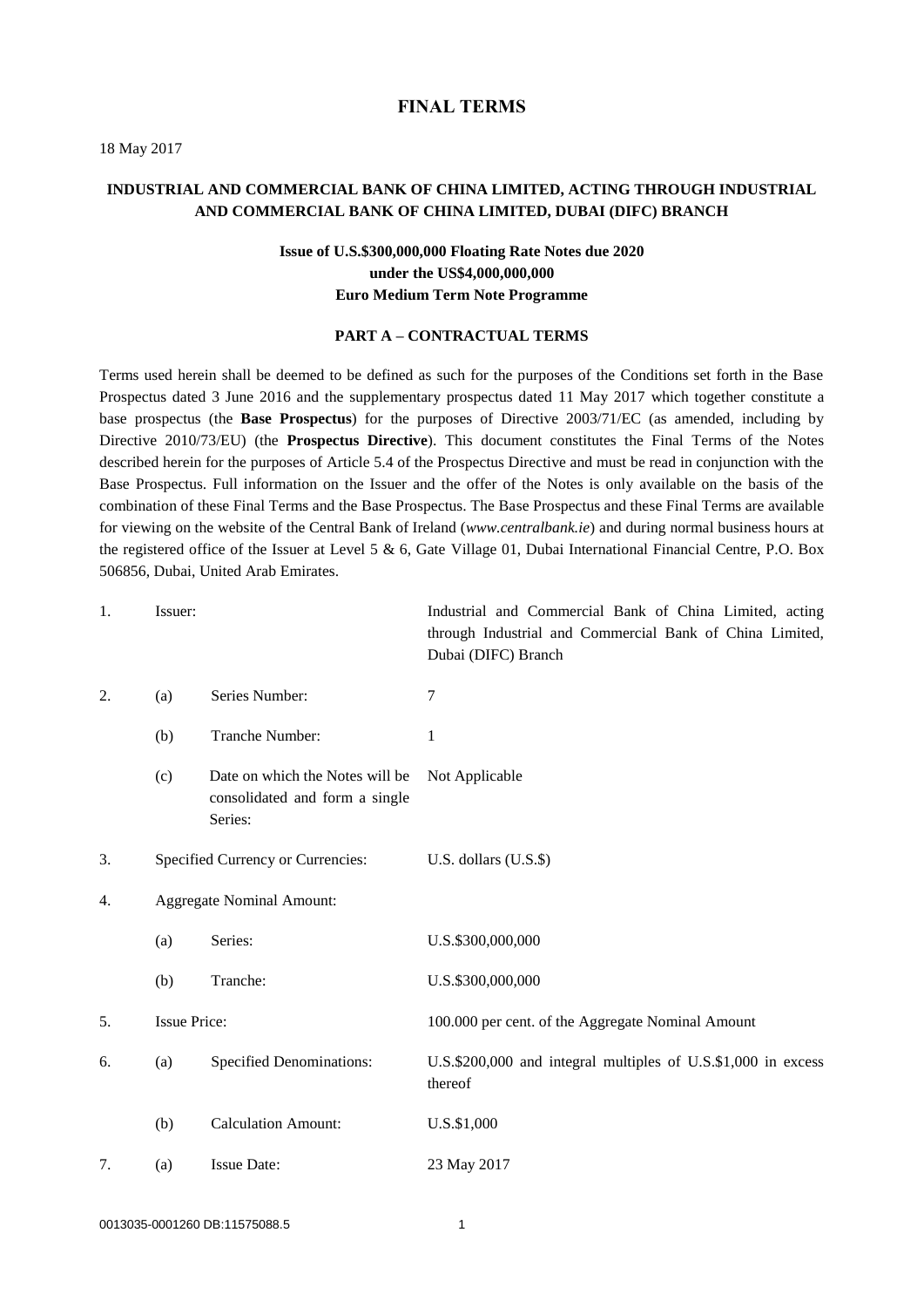|     | (b)                                                                                                                                                              | <b>Interest Commencement Date:</b>                                                  | <b>Issue Date</b>                                                                                                                                                                                                              |
|-----|------------------------------------------------------------------------------------------------------------------------------------------------------------------|-------------------------------------------------------------------------------------|--------------------------------------------------------------------------------------------------------------------------------------------------------------------------------------------------------------------------------|
| 8.  | Maturity Date:                                                                                                                                                   |                                                                                     | Interest Payment Date falling in or nearest to May 2020                                                                                                                                                                        |
| 9.  | <b>Interest Basis:</b>                                                                                                                                           |                                                                                     | 3 month USD-LIBOR $+0.77$ per cent. Floating Rate<br>(see paragraph 15 below)                                                                                                                                                  |
| 10. | <b>Redemption Basis:</b>                                                                                                                                         |                                                                                     | Subject to any purchase and cancellation or early redemption,<br>the Notes will be redeemed on the Maturity Date at 100 per<br>cent. of their nominal amount                                                                   |
| 11. | of<br>Change<br>Interest<br><b>Basis</b><br><b>or</b><br>Redemption/Payment Basis:                                                                               |                                                                                     | Not Applicable                                                                                                                                                                                                                 |
| 12. |                                                                                                                                                                  | Put/Call Options:                                                                   | Not Applicable                                                                                                                                                                                                                 |
| 13. | (a)                                                                                                                                                              | Status of the Notes:                                                                | Senior                                                                                                                                                                                                                         |
|     | (b)                                                                                                                                                              | Board<br>Date<br>approval<br>for<br>issuance of Notes obtained:                     | 11 May 2017                                                                                                                                                                                                                    |
|     | PROVISIONS RELATING TO INTEREST (IF ANY) PAYABLE                                                                                                                 |                                                                                     |                                                                                                                                                                                                                                |
| 14. |                                                                                                                                                                  | <b>Fixed Rate Note Provisions:</b>                                                  | Not Applicable                                                                                                                                                                                                                 |
| 15. | Floating Rate Note Provisions:                                                                                                                                   |                                                                                     | Applicable                                                                                                                                                                                                                     |
|     | (a)                                                                                                                                                              | Specified<br>Interest<br>Payment<br>Dates:                                          | 23 February, 23 May, 23 August and 23 November in each year<br>from and including 23 August 2017 to and including 23 May<br>2020, subject to adjustment in accordance with the Business<br>Day Convention set out in (b) below |
|     | (b)                                                                                                                                                              | <b>Business Day Convention:</b>                                                     | Modified Following Business Day Convention                                                                                                                                                                                     |
|     | (c)                                                                                                                                                              | <b>Additional Business Centre(s):</b>                                               | Not Applicable                                                                                                                                                                                                                 |
|     | (d)                                                                                                                                                              | Manner in which the Rate of<br>Interest and Interest Amount is<br>to be determined: | <b>Screen Rate Determination</b>                                                                                                                                                                                               |
|     | responsible<br>(e)<br>Party<br>for<br>calculating the Rate of Interest<br>and Interest Amount (if not the<br>Fiscal Agent):<br>Screen Rate Determination:<br>(f) |                                                                                     | Not Applicable                                                                                                                                                                                                                 |
|     |                                                                                                                                                                  |                                                                                     |                                                                                                                                                                                                                                |
|     |                                                                                                                                                                  | Reference Rate:                                                                     | 3 month USD-LIBOR                                                                                                                                                                                                              |
|     |                                                                                                                                                                  | <b>Interest Determination</b><br>Date(s):                                           | Two London business days prior to the commencement of the<br>relevant Interest Period                                                                                                                                          |
|     |                                                                                                                                                                  | Relevant Screen Page:                                                               | Reuters page LIBOR01                                                                                                                                                                                                           |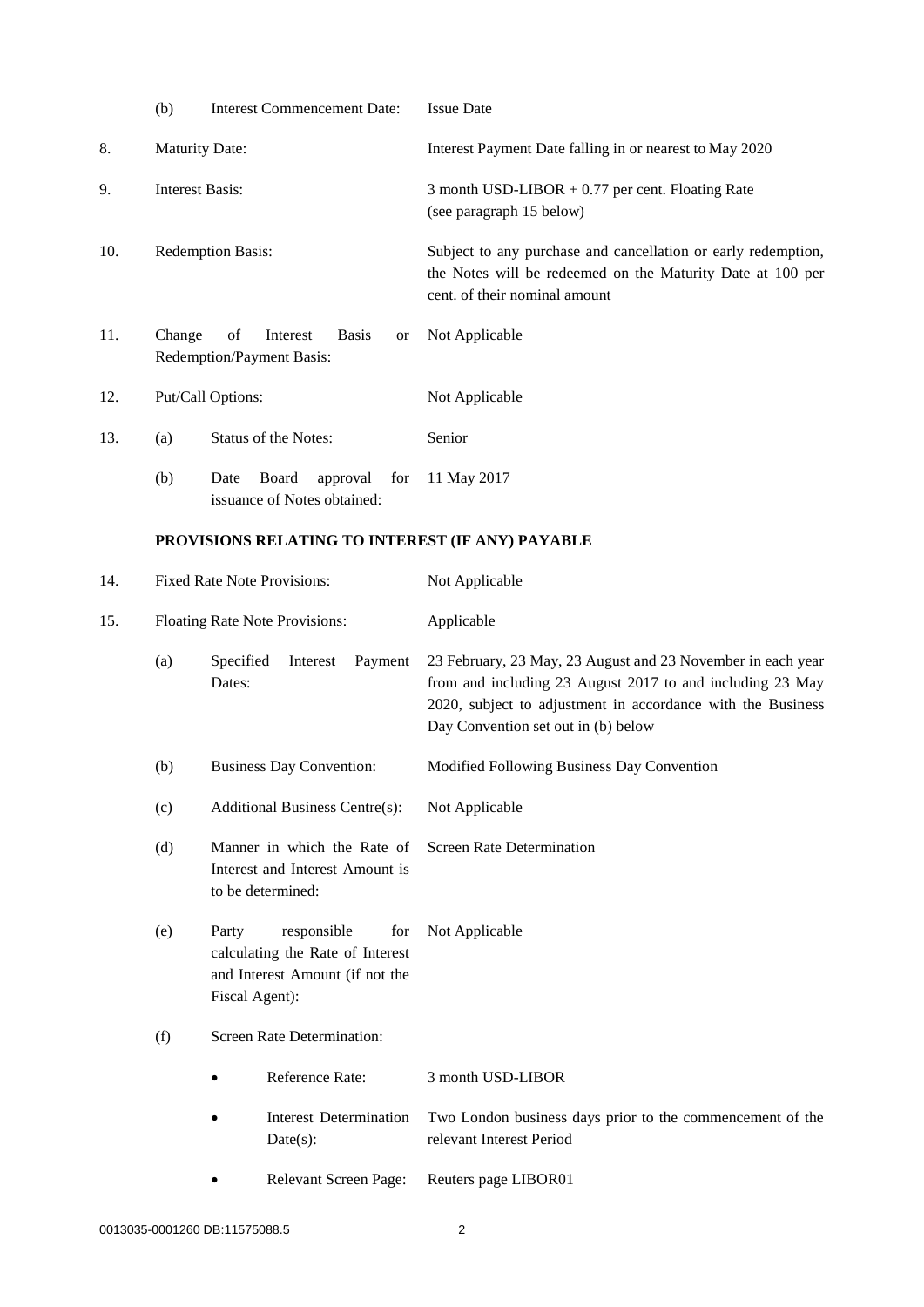|     |                              | <b>Relevant Time:</b>     |                                   | 11:00 a.m. London time |                               |
|-----|------------------------------|---------------------------|-----------------------------------|------------------------|-------------------------------|
|     |                              |                           | Relevant<br>Centre:               |                        | Financial London and New York |
|     | (g)                          |                           | <b>ISDA</b> Determination:        |                        | Not Applicable                |
|     | (h)                          | $Margin(s)$ :             |                                   |                        | $+0.77$ per cent. per annum   |
|     | (i)                          | Minimum Rate of Interest: |                                   |                        | Not Applicable                |
|     | (j)                          |                           | Maximum Rate of Interest:         |                        | Not Applicable                |
|     | (k)                          |                           | Day Count Fraction:               |                        | Actual/360                    |
| 16. | Zero Coupon Note Provisions: |                           | Not Applicable                    |                        |                               |
|     |                              |                           | PROVISIONS RELATING TO REDEMPTION |                        |                               |
| 17. | Issuer Call:                 |                           | Not Applicable                    |                        |                               |
| 18. | <b>Investor Put:</b>         |                           | Not Applicable                    |                        |                               |

- 19. Final Redemption Amount: U.S.\$1,000 per Calculation Amount
- 20. Early Redemption Amount payable on U.S.\$1,000 per Calculation Amount redemption for taxation reasons or on event of default and/or the method of calculating the same (if required):

#### **GENERAL PROVISIONS APPLICABLE TO THE NOTES**

| 21. | Form of Notes:                           | <b>Registered Notes:</b>                                                                                                                 |  |  |  |
|-----|------------------------------------------|------------------------------------------------------------------------------------------------------------------------------------------|--|--|--|
|     |                                          | Registered Global Note registered in the name of a nominee of<br>depositary for Euroclear and Clearstream,<br>common<br>a.<br>Luxembourg |  |  |  |
| 22. | Additional Financial Centre(s):          | Not Applicable                                                                                                                           |  |  |  |
| 23. | Offshore Renminbi Centre(s):             | Not Applicable                                                                                                                           |  |  |  |
| 24. | Talons for future Coupons to be attached | Not Applicable                                                                                                                           |  |  |  |

to Definitive Notes in bearer form (and dates on which such Talons mature):

# **THIRD PARTY INFORMATION**

Not Applicable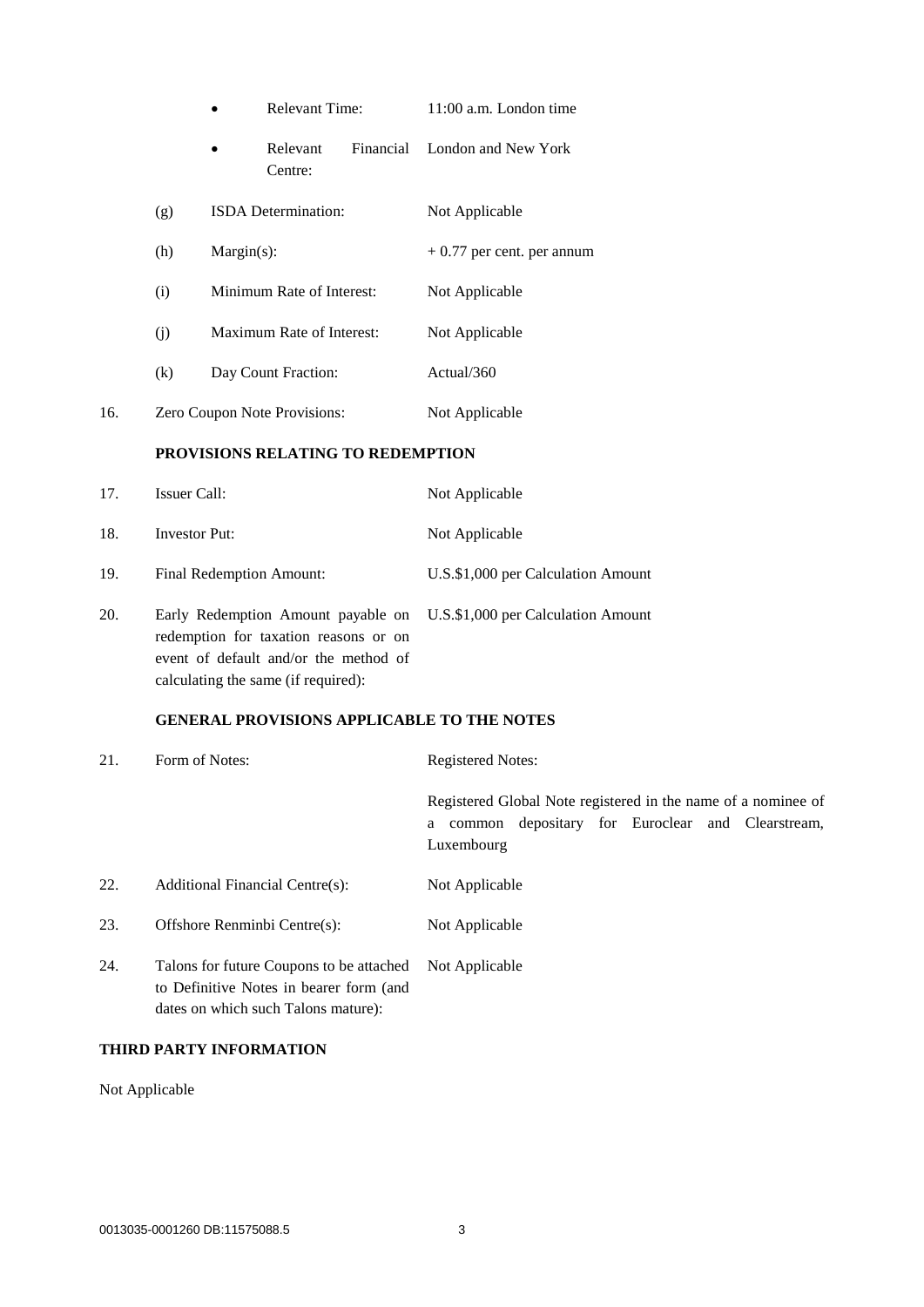Signed on behalf of Industrial and Commercial Bank of China Limited, acting through Industrial and Commercial<br>Bank of China Limited, Dubai (DIFC) Branch

 $\lambda$ By:

duly authorised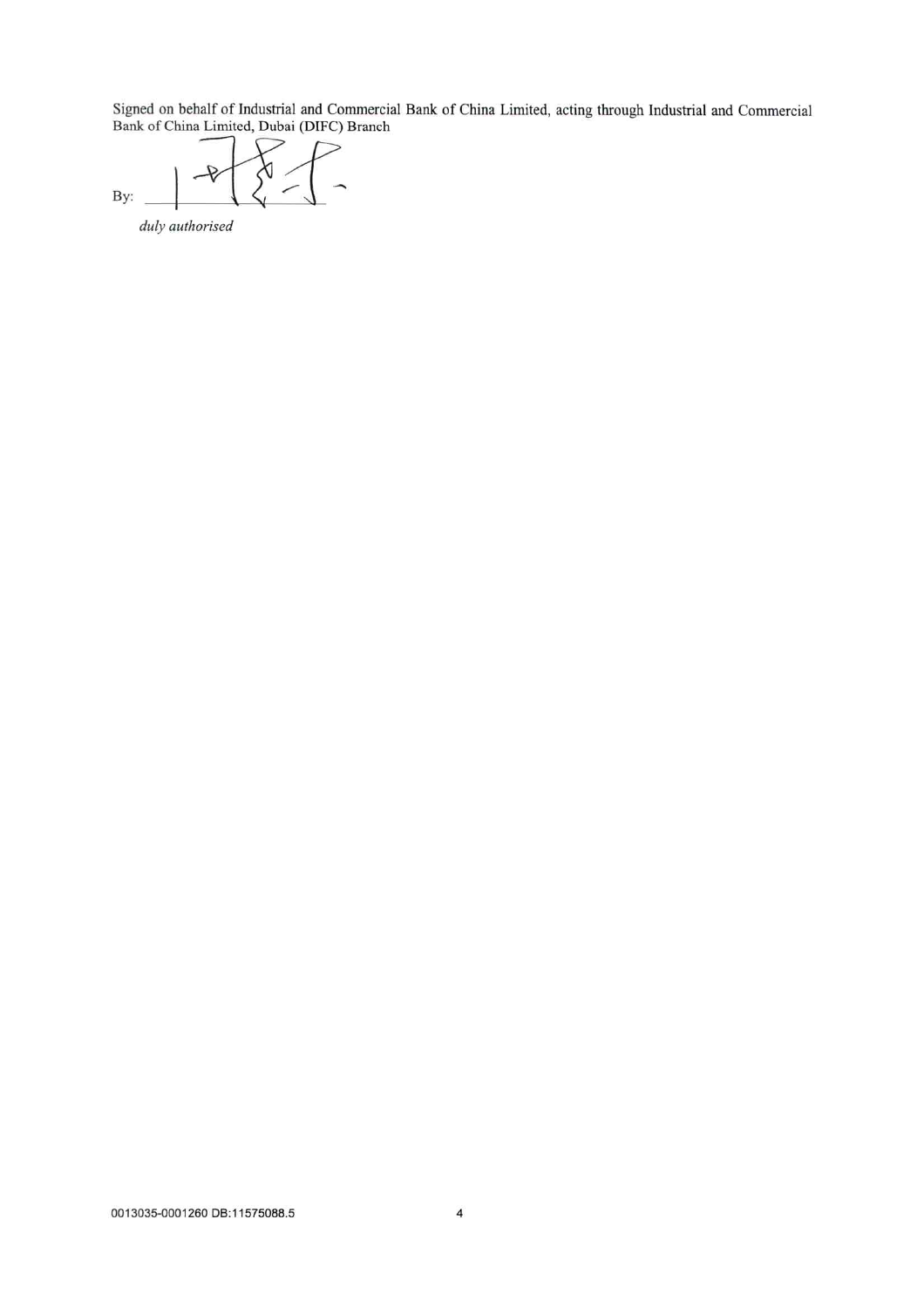#### **PART B – OTHER INFORMATION**

#### **1. LISTING AND ADMISSION TO TRADING**

|    | (a)            | Listing and Admission to trading:                              | Application has been made by the Issuer (or on its<br>behalf) for the Notes to be admitted to trading on the<br>Irish Stock Exchange's Main Securities Market with<br>effect from 23 May 2017 and Nasdaq Dubai with effect<br>from 24 May 2017 and listing on the Official List of the<br>Irish Stock Exchange with effect from 23 May 2017 and<br>the Official List maintained by the Dubai Financial<br>Services Authority with effect from 24 May 2017. |
|----|----------------|----------------------------------------------------------------|------------------------------------------------------------------------------------------------------------------------------------------------------------------------------------------------------------------------------------------------------------------------------------------------------------------------------------------------------------------------------------------------------------------------------------------------------------|
|    | (b)            | Estimate of total expenses related to<br>admission to trading: | Irish Stock Exchange: €600                                                                                                                                                                                                                                                                                                                                                                                                                                 |
|    |                |                                                                | Nasdaq Dubai: U.S.\$2,000                                                                                                                                                                                                                                                                                                                                                                                                                                  |
| 2. | <b>RATINGS</b> |                                                                |                                                                                                                                                                                                                                                                                                                                                                                                                                                            |
|    | Ratings:       |                                                                | The Notes to be issued are expected to be rated A1 by<br>Moody's Investors Service Hong Kong Limited.                                                                                                                                                                                                                                                                                                                                                      |
|    |                |                                                                | Moody's Investors Service Hong Kong Limited is not<br>established in the European Union and has not applied<br>for registration under Regulation (EC) No. 1060/2009<br>(as amended) (the CRA Regulation). The rating of                                                                                                                                                                                                                                    |
|    |                |                                                                | Moody's Investors Service Hong Kong Limited has<br>been endorsed by Moody's Investors Service Ltd. in<br>accordance with the CRA Regulation. Moody's                                                                                                                                                                                                                                                                                                       |
|    |                |                                                                | Investors Service Ltd. is established in the European<br>Union and registered under the CRA Regulation. As                                                                                                                                                                                                                                                                                                                                                 |
|    |                |                                                                | such Moody's Investors Service Ltd. is included in the                                                                                                                                                                                                                                                                                                                                                                                                     |
|    |                |                                                                | list of credit rating agencies published by the European                                                                                                                                                                                                                                                                                                                                                                                                   |
|    |                |                                                                | Securities and Markets Authority on its website in                                                                                                                                                                                                                                                                                                                                                                                                         |
|    |                |                                                                | accordance with the CRA Regulation. The European                                                                                                                                                                                                                                                                                                                                                                                                           |

# **3. INTERESTS OF NATURAL AND LEGAL PERSONS INVOLVED IN THE ISSUE**

Save for any fees payable to the Managers, so far as the Issuer is aware, no person involved in the issue of the Notes has an interest material to the offer. The Managers and their affiliates have engaged, and may in the future engage, in investment banking and/or commercial banking transactions with, and may perform other services for, the Issuer and its affiliates in the ordinary course of business.

**4. YIELD** Not Applicable

Securities and Markets Authority has indicated that ratings issued in Hong Kong which have been endorsed by Moody's Investors Service Ltd. may be used in the

EU by the relevant market participants.